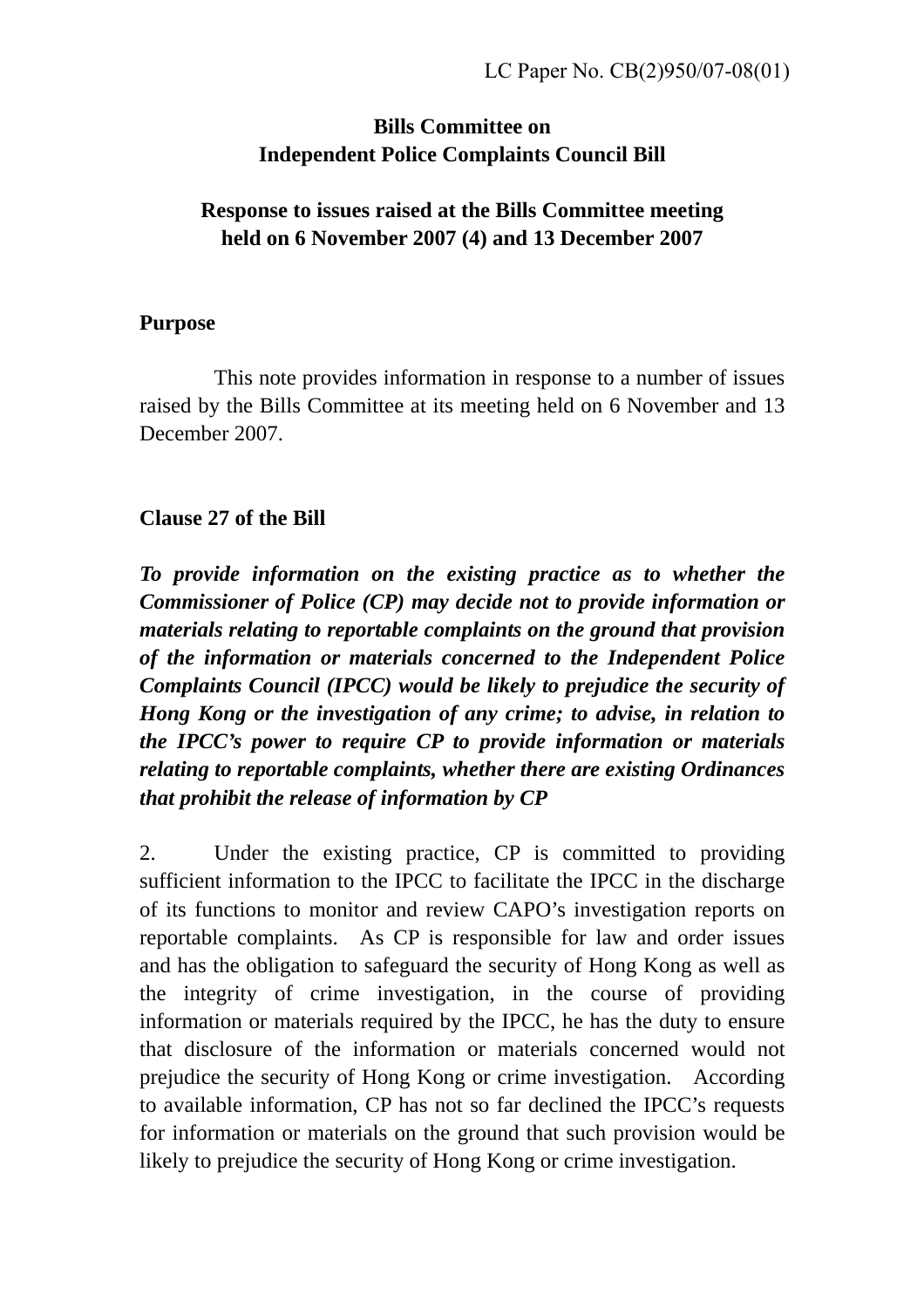3. The present police complaints system operates on an administrative basis. There are no existing Ordinances that specifically regulates the provision of information or materials by CP to the IPCC. CP is nevertheless generally bound by Ordinances governing disclosure of personal data and confidential information such as the Personal Data (Privacy) Ordinance (Cap. 486) and the Official Secrets Ordinance (Cap. 521).

# *To consider the suggestion of substituting the Secretary for Security (S for S) or Secretary for Justice (SJ) for CP in clause 27 of the Bill; to consider deleting clause 27 of the Bill*

4. Under section 4 of the Police Force Ordinance (Cap. 232), CP, subject to the orders and control of the Chief Executive (CE), shall be charged with the supreme direction and administration of the police force. Clause 27 of the Bill seeks to ensure CP's compliance with the requirements of the IPCC under the Bill save in certain specified circumstances. CP will not lightly rely on this provision to decide not to comply with the IPCC's requirements. In response to the IPCC's requirement, CP will take into account the facts and evidence available, and assess the risk of the security of Hong Kong or crime investigation being prejudiced if the IPCC's requirements are complied with. In the very rare circumstances where CP makes decision of non-compliance, he will provide an explanation to the IPCC as to why the IPCC's requirement cannot be complied with. If the IPCC is not satisfied with CP's explanation, it may under clause 28 make a report to CE. CE may direct CP as he sees fit. This arrangement is consistent with Cap. 232.

5. We should add that in the very rare circumstances where CP decides not to provide information or materials required by the IPCC at a certain point in time having regard to clause 27, it is possible that such information or materials can be provided to the IPCC when CP is subsequently satisfied that such provision will no longer affect the security of Hong Kong or crime investigation.

6. On the suggestion of substituting S for S or SJ for CP in clause 27, at present S for S is not in any way involved in crime investigation or the scrutiny of CAPO's investigation reports on complaints against police